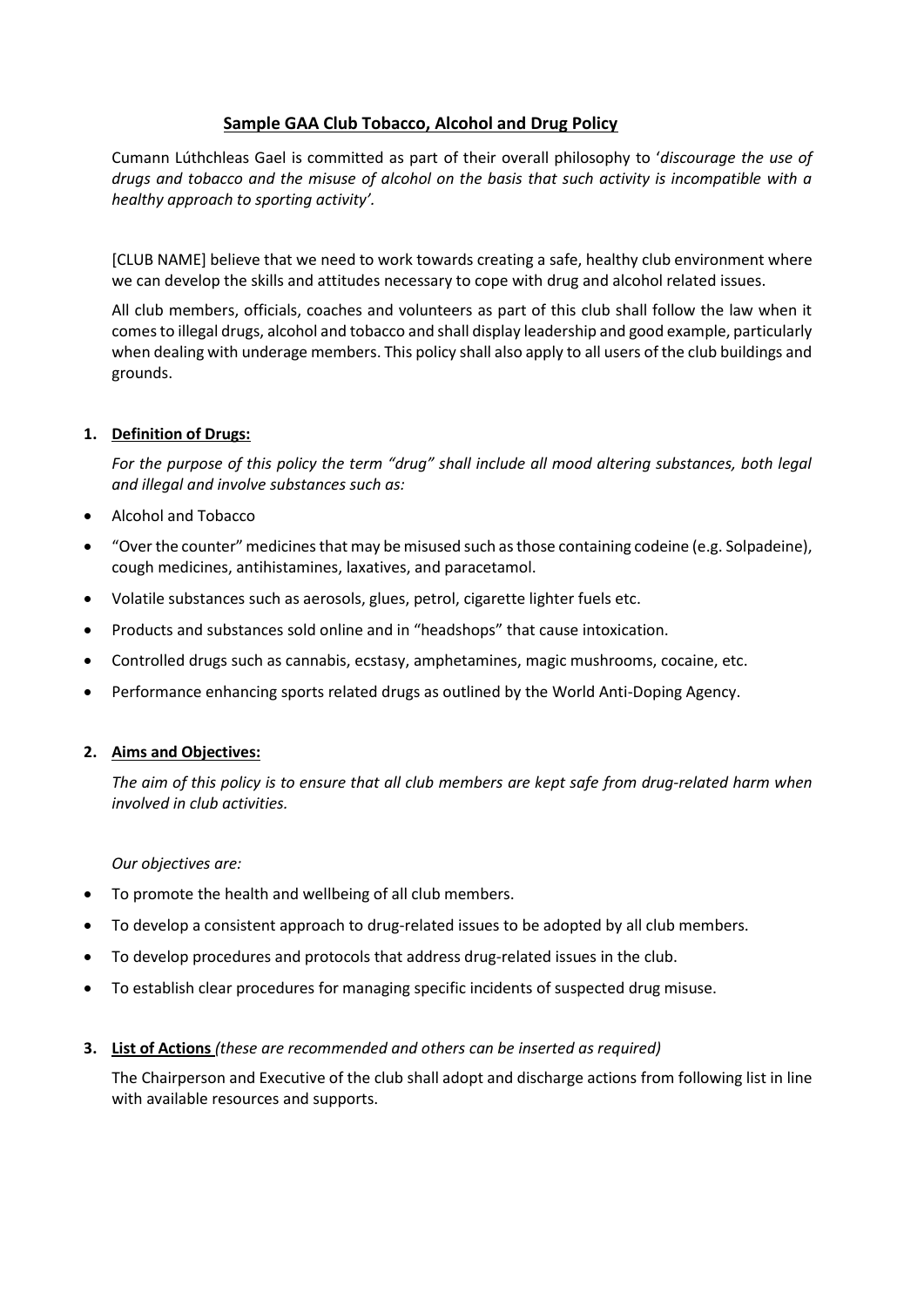[CLUB NAME] shall take the following actions:

- Adhere to the motion passed at Congress 2014, resulting in the following addition to Rule 1.17 (b) (Playing Gear and Equipment) in Part 1 of the Official Rule Book, coming into effect as of January 1st, 2015: *No sponsorship of juvenile (U18) GAA teams or their gear take place by alcohol companies, public houses, or off license premises.*
- Club members, officials, coaches and volunteers shall not present themselves at club-based activities while under the influence of alcohol or any other drug.
- No alcoholic drinks promotions (two-for-the price-of-one, promotional giveaways, reduced prices during matches etc) will take place in the clubhouse bar at any time. *(This is only relevant to clubs with licenced premises and is in line with recommendations issued by Coiste Bainistí in 2012.)*
- Coaches and Club Officials shall not smoke or drink alcohol while representing their club at matches or training sessions.
- All efforts shall be made to ensure Under 18 players/members are not brought to pubs following matches, outings or training sessions.
- Alcohol shall not be served at functions for players aged under 18 years of age.
- Every effort will be made to ensure juvenile medal ceremonies and other juvenile events are not held in pubs.
- Cups shall not be filled with alcohol during celebrations. Where possible, cups should be replaced with plaques.
- Cigarettes shall not be sold in the clubhouse.
- Alcohol and smoking will not be permitted in changing rooms.

*All persons associated with our club can help prevent drug-related harm from occurring during club activities.*

**4. Recommended roles within club** (insert other recommendations as required).

## **4.1. Club Members:**

• Will be aware of the details of and adhere to [CLUB NAME] Drug and Alcohol Policy

# **4.2. Parents and Guardians:**

• Support the club in the development and implementation of this policy including procedures for handling incidents of suspected drug misuse.

# **4.3. Coaches:**

• Will be aware of the possibility of drug misuse among players and work with the Health & Wellbeing Club Officer, Club Chairman and Executives with the aim of preventing harm.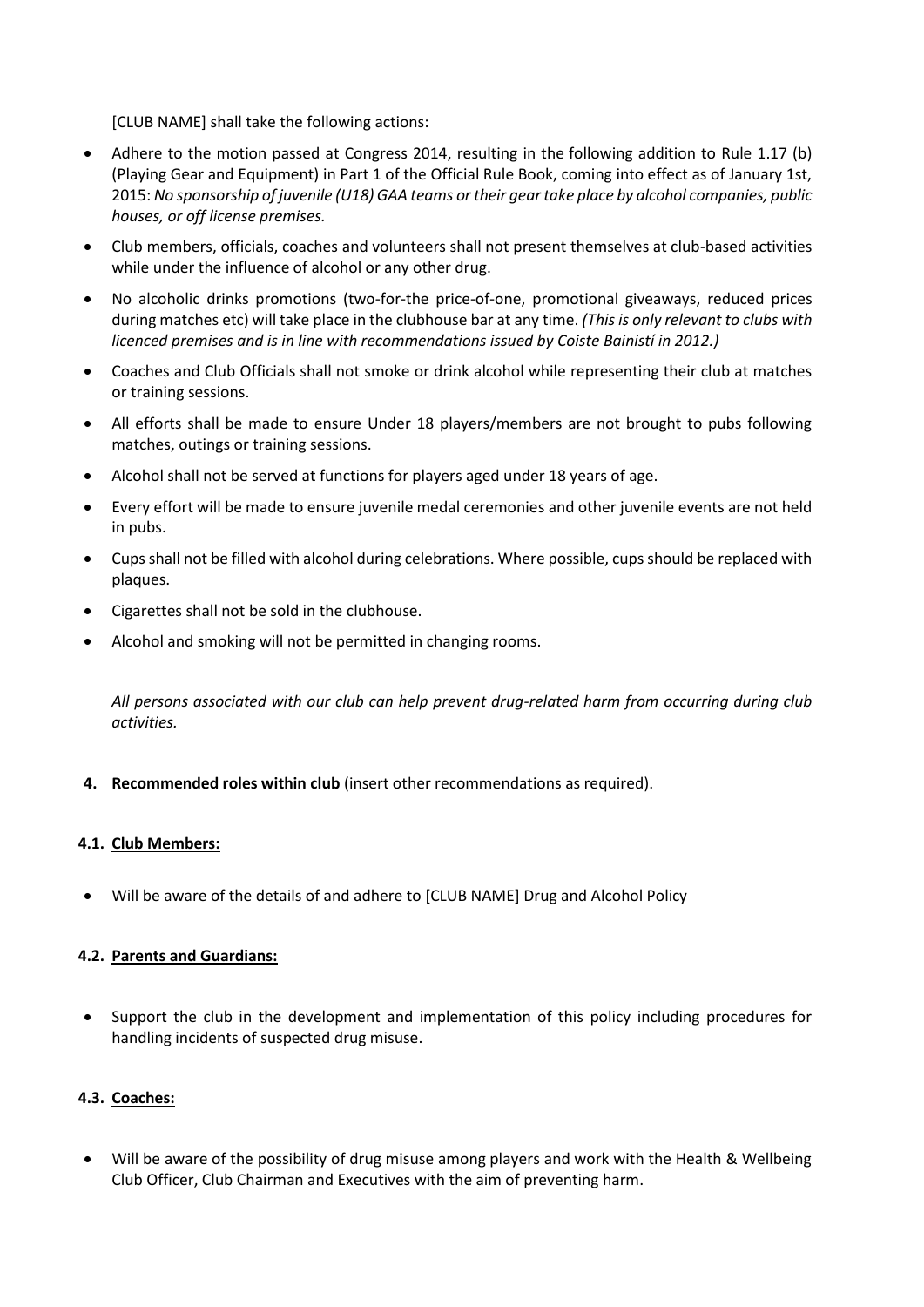# **4.4. Healthy Club Officer:**

- Is responsible for overseeing the development, implementation and evaluation of this policy in conjunction with the Club Chairperson and Executive.
- Shall have good knowledge of the local drug, alcohol and health promotion services in order to assist the club in organising prevention, education and response activities as such needs arise.
- The Health & Wellbeing Club Officer is \_\_\_\_\_\_\_\_\_\_\_\_\_\_\_\_\_\_\_\_\_\_\_\_\_\_\_\_\_\_\_\_\_\_\_\_\_\_\_

Phone no: \_\_\_\_\_\_\_\_\_\_\_\_\_\_\_\_\_\_\_\_\_\_\_\_\_\_\_\_\_

Email: \_\_\_\_\_\_\_\_\_\_\_\_\_\_\_\_\_\_\_\_\_\_\_\_\_\_\_\_\_\_\_\_\_\_\_\_\_\_\_\_

# **4.5. Club Chairperson and Executive:**

• All relevant information, paraphernalia or suspected substances found or received shall be forwarded to the Club Chairperson who shall consult with the necessary parties before taking relevant action based upon this policy. In the event of the Chairperson not being available to discharge these duties this responsibility will then automatically fall to the Vice Chairperson or Secretary.

## **5. Education programme about drugs and alcohol**

- The Club Health & Wellbeing Officer in conjunction with the Club Chairperson and Executive shall make arrangements with local drug, alcohol or health promotion services to provide drug education annually for interested adults associated with the club.
- The Club Health & Wellbeing Officer in conjunction with the Club Chairperson and Executive shall make arrangements with local drug, alcohol or health promotion services to provide age appropriate drug education annually for young people associated with the club.

# **6. Protocol for dealing with drug misuse:**

[CLUB NAME] shall endeavour to respond to all drug-related incidents in a firm but fair manner, with due respect for the safety and welfare of individuals involved, other members of the club and the wider community and shall also fulfil any legal obligations that might apply.

**6.1.** The misuse or illegal supply of drugs is viewed as unacceptable by [CLUB NAME] and may be dealt with by way of warnings, suspensions and expulsions as deemed appropriate by decision of the Club Executive on a case by case basis. It is also unacceptable for members or officials to present themselves for club duties while under the influence of a drug. (Suspension, if issued, will mean that the member involved cannot represent the club in any way during their term of suspension.)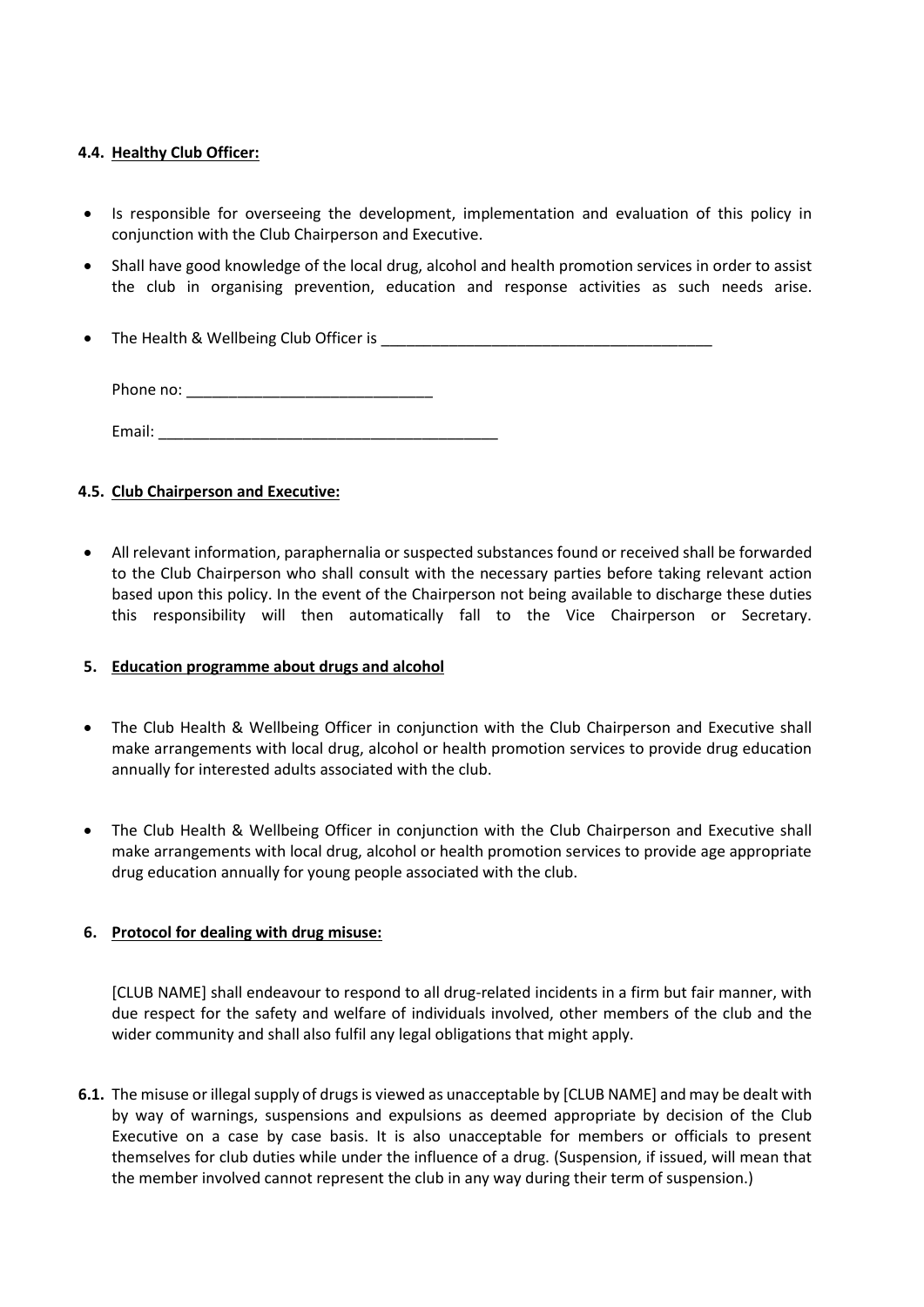**6.2.** In a case where a club member has been charged with the illegal supply of drugs the Executive will ask this individual to stand aside from club activities until the matter has been dealt with in the court of law, not withstanding the individual's right of a presumption of innocence until proven guilty. (Any matter involving a member being charged with the illegal supply of drugs MUST be brought to the attention of the County ASAP Officer and the Community & Health Manager in Croke Park, who can give guidance on the appropriate response on a case by case basis.)

## **7. Appeal and Review process**

A member so suspended will have the right of appeal to the Hearings Committee of the County Executive where a member of the club executive and the suspended member will have the right to be heard. Normal Standing orders will apply to such a meeting.

# **8. Reporting of Incidents**

Alleged or confirmed incidents in breach of this policy shall be referred to the Club Chairperson and Health & Wellbeing Club Officer. Matters relating to the supply of drugs **MUST** also be brought to the attention of the County ASAP Officer and the Community & Health Manager in Croke Park, who can give guidance on the appropriate response on a case by case basis.

# **8.1. Recording of Information**

Information regarding alleged or confirmed incidents in breach of this policy shall be recorded in writing. The recording of factual information only is preferable and all opinions shall be stated as such. Responses to cases shall also be recorded in this way. Only in confirmed cases shall names of individuals be recorded.

## **8.2. Confidentiality**

While it is not possible to guarantee, every effort shall be made to respect confidentiality.

## **8.3. Involving Parents/Guardians**

Incidents involving any person under 18 years of age will require their parents/guardians to be informed. Parents/guardians shall be invited to discuss what has happened and shall be informed of any course of action to be taken by the club. The Club Chairperson shall nominate a person to inform parents/guardians in each case.

## **8.4. Garda Síochána/PSNI Involvement**

Incidents that involve the illegal supply of drugs shall require Garda Síochána/PSNI involvement. In all other drug-related incidents, each case shall be considered on an individual basis and the decision shall rest with the Club Chairperson as to whether or not the Garda Síochána/PSNI is involved.

## **9. Search**

The Club Chairperson retains the right to direct a search of any part of club property if there is reasonable cause to believe a substance in breach of this policy is contained therein. Two officials of